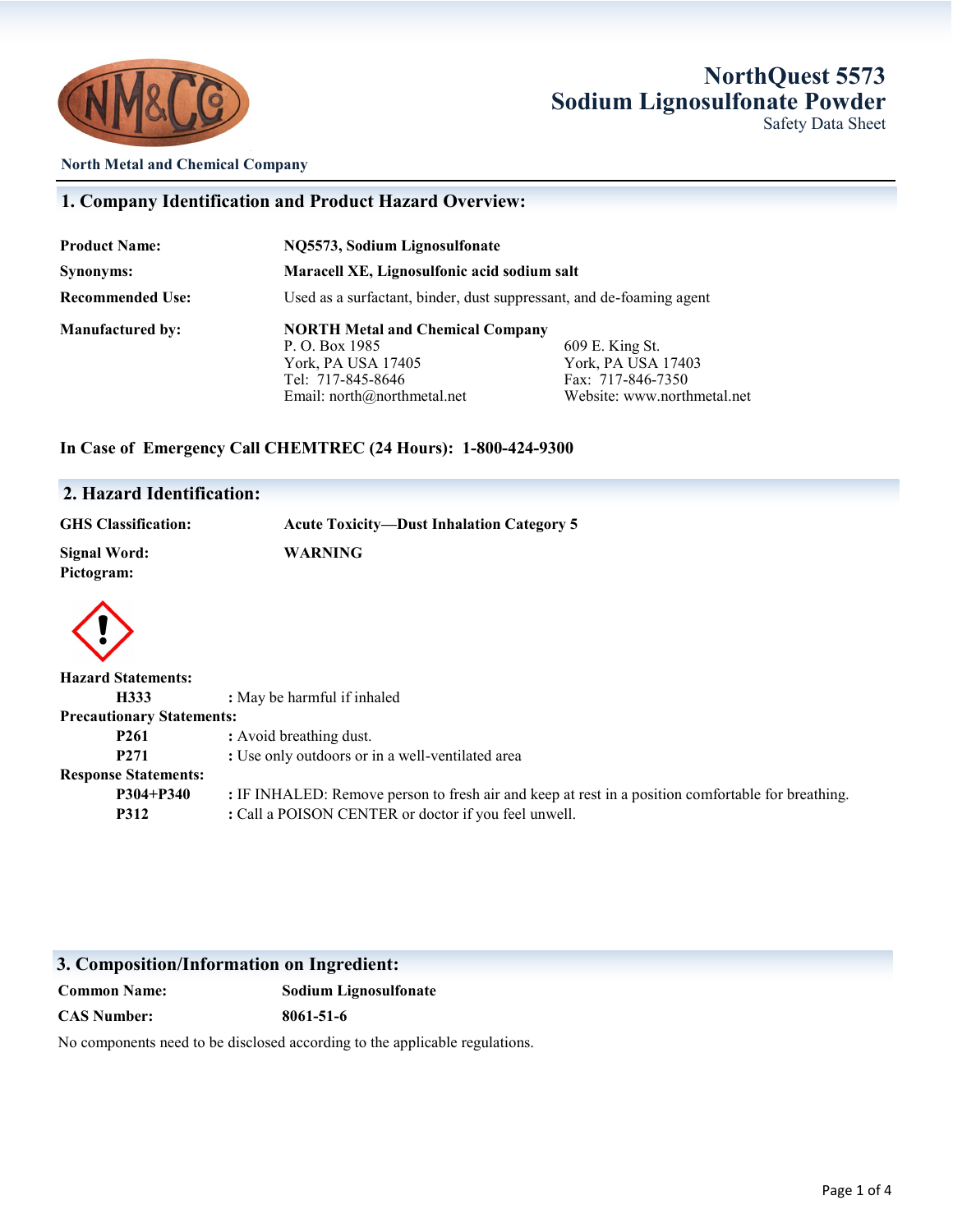| <b>4. First Aid Measures:</b> |                                                                                                                                                              |
|-------------------------------|--------------------------------------------------------------------------------------------------------------------------------------------------------------|
| <b>Eyes</b>                   | : Flush eyes with running water for at least fifteen minutes. Remove any contact lenses. If irritation<br>persists, get medical aid.                         |
| <b>Skin</b>                   | : Flush skin with running water for fifteen minutes.                                                                                                         |
| Ingestion                     | : Rinse mouth out and drink a glass of water. If the product is swallowed, do not induce vomiting.                                                           |
| <b>Inhalation</b>             | : If safe to do so, remove individual from further exposure. Supply fresh air. If cough or other<br>symptoms develop, call doctor/poison center immediately. |
| <b>PPE</b> first responders   | : Dust mask, gloves and safety goggles are highly recommended.                                                                                               |

## **5. Fire Fighting Measures:**

|                                                                                                                               | <b>Fire/Explosion Hazard</b> : Negligible fire hazard when exposed to flame.                             |  |
|-------------------------------------------------------------------------------------------------------------------------------|----------------------------------------------------------------------------------------------------------|--|
| <b>Extinguishing Media</b>                                                                                                    | : Use water spray, alcohol-resistant foam, dry chemical, or carbon dioxide.                              |  |
| <b>General Hazard</b>                                                                                                         | : Evacuate personnel downwind in-order to avoid inhalation of irritating and/or harmful fumes and smoke. |  |
| <b>Fire Fighting Procedures:</b> This product is a non-flammable substance. No acute hazard.                                  |                                                                                                          |  |
| Special hazards arising from the substance or mixture: Carbon oxides and Sulphur oxides                                       |                                                                                                          |  |
| Fire Fighting Equipment: Full protective equipment (bunker gear) and self-contained breathing apparatus (SCBA) should be used |                                                                                                          |  |

**Fire Fighting Equipment:** Full protective equipment (bunker gear) and self-contained breathing apparatus (SCBA) should be used for all indoor fires and any significant outdoor fires. If possible, firefighters should control run-off water to prevent environmental contamination.

| <b>6. Accidental Release Measures:</b><br><b>Protective Gear for Personnel:</b> | : Gloves and dust mask.                                                                                                                            |
|---------------------------------------------------------------------------------|----------------------------------------------------------------------------------------------------------------------------------------------------|
| <b>Spill Clean-up Procedures:</b>                                               | : Sweep up and dispose according to state, federal, and local non-hazardous waste laws<br>and regulations. Do not let waste enter the environment. |
| <b>Environmental Precaution:</b>                                                | : Do not allow to enter sewers or ground water, or penetrate the soil.                                                                             |
| 7. Handling and Storage:                                                        |                                                                                                                                                    |

| <b>Handling</b> | : Further processing of solid materials may result in the formation of combustible dusts. The potential for<br>combustible dust formation should be taken into consideration before additional processing occurs.<br>Provide appropriate exhaust ventilation at places where dust is formed. |
|-----------------|----------------------------------------------------------------------------------------------------------------------------------------------------------------------------------------------------------------------------------------------------------------------------------------------|
| <b>Storage</b>  | : Store in a cool, dry well-ventilated area. Keep containers closed when not in use. Observe all federal,<br>state and local regulations when storing or disposing of this substance.                                                                                                        |

### **8. Exposure Controls and Personal Protection:**

| <b>OSHA PELV</b><br><b>ACGIH TLV</b>    | : 15 mg/M3 (total) and 5 mg/M3 (respirable) (dust as PNOR)<br>: 15 mg/M3 for dust                                                                                                                                                                                                                                                                                  |
|-----------------------------------------|--------------------------------------------------------------------------------------------------------------------------------------------------------------------------------------------------------------------------------------------------------------------------------------------------------------------------------------------------------------------|
| <b>Exposure Control</b>                 | : Adequate ventilation for comfort is recommended                                                                                                                                                                                                                                                                                                                  |
| <b>Engineering Controls</b>             | : Use appropriate engineering controls to minimize exposure to dust generated via routine use. Maintain<br>adequate ventilation of workplace and storage areas.                                                                                                                                                                                                    |
| <b>Personal Protective</b><br>Equipment | : Eyes and face: Wear safety glasses with side shields or goggles when handling this material.<br><b>Skin:</b> Wear protective clothing and gloves when handling this product to prevent prolonged skin contact.<br><b>Respiratory:</b> Avoid breathing dust or mist. Use NIOSH approved respiratory protection equipment<br>when air borne exposure is excessive. |
|                                         | Work Hygienic Practices: Facilities storing or using this material should be equipped with emergency eyewash, and a safety<br>shower. Good personal hygiene practices should always be followed.                                                                                                                                                                   |

# **NorthQuest 5573**

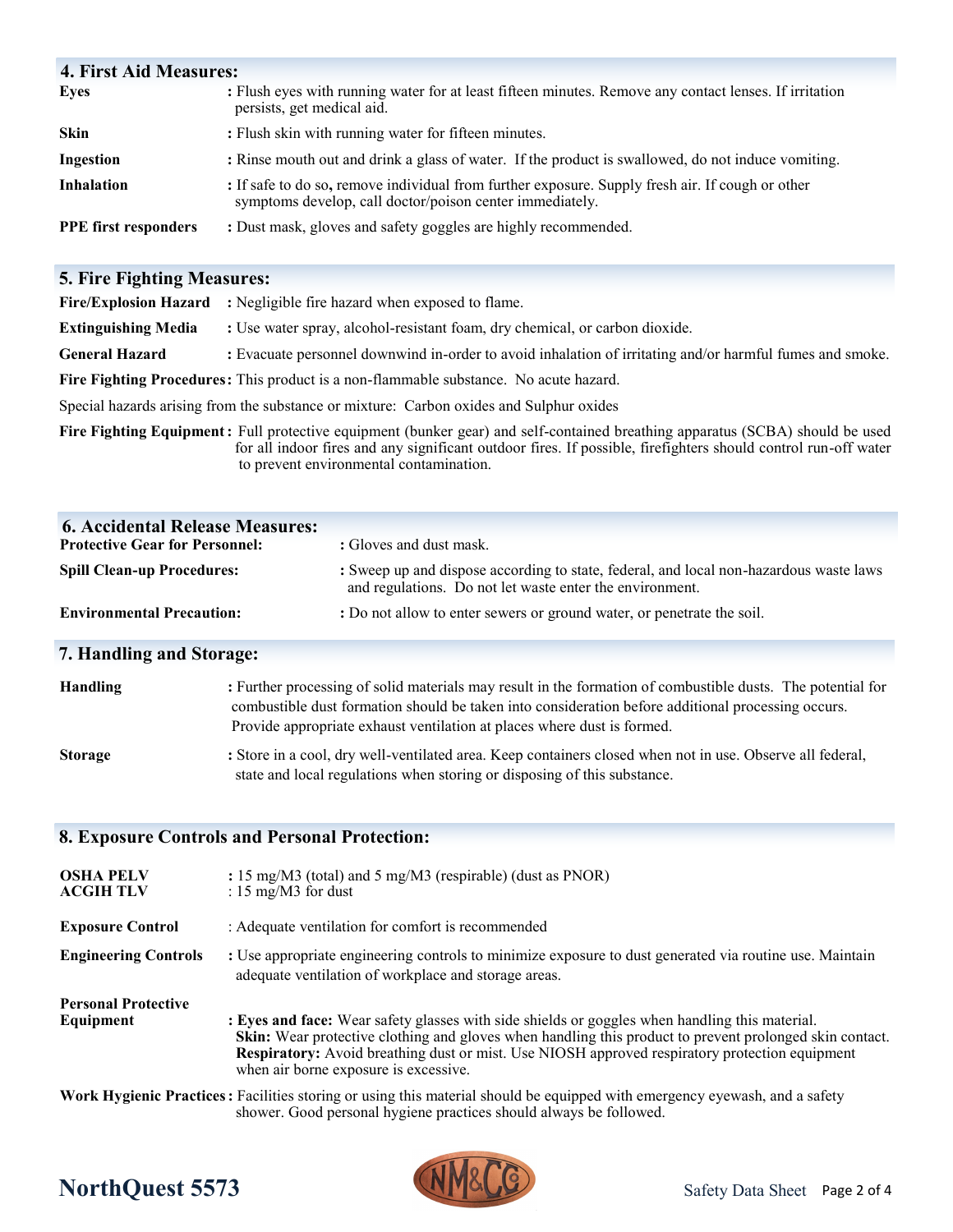#### **9. Chemical and Physical Properties:**

| Appearance/Color             | : Powder/Brown             | <b>Partition Coefficient</b> | : Not applicable                |
|------------------------------|----------------------------|------------------------------|---------------------------------|
| Odor                         | $: S^{light}$              | <b>Solubility</b>            | : Soluble in water 100%         |
| Odor threshold               | : Not available            | pH (3% Solution)             | $: 10.0 - 12.0$                 |
| <b>Flash Point</b>           | : Not applicable           | <b>Melting Point</b>         | $: > 130^{\circ}$ C             |
| <b>Evaporation Rate</b>      | : Not applicable           | <b>Freezing Point</b>        | : Not applicable                |
| <b>Lower Explosive Limit</b> | : $0.2$ oz./cu. ft.        | <b>Boiling Range</b>         | : Not applicable                |
| <b>Upper Explosive Limit</b> | : $3.5$ oz./cu. ft.        | % Volatiles by Weight        | $: 4 - 8$ (water)               |
| <b>Auto-ignition Temp</b>    | $: 400 \text{ C}$ for dust | <b>Flammability</b>          | : Not flammable                 |
| <b>Decomposition Temp</b>    | : Not available            | <b>Bulk Density</b>          | : $35 \text{ lbs.}/\text{ft}^3$ |
| <b>Vapor Pressure</b>        | : Not applicable           | Water/Oil Dist.              |                                 |
| <b>Vapor Density</b>         | : Not applicable           | Coefficient                  | $: 100\%$ in Water              |
|                              |                            | Dry Matter %                 | $: 92 - 96\%$                   |

#### **10. Stability and Reactivity:**

**Stability :** The product is stable under normal ambient conditions of temperature and pressure.

**Hazardous**

**Decomposition Products :** Typical combustion products

#### **Hazardous**

| Polymerization | : Will not occur |
|----------------|------------------|
|----------------|------------------|

**Incompatible Materials :** Contact with strong oxidizing agents

**Conditions to Avoid :** In common with many other organic chemicals, the product may in certain circumstances form flammable dust clouds in air.

#### **11. Toxicological Information:**

#### **Toxicity Data**

| LD50          | : $>5,000$ mg/kg                                      |
|---------------|-------------------------------------------------------|
| Skin Contact  | :Not classified as irritating to the skin             |
| Eye Contact   | : High alkalinity of product may cause eye irritation |
| Sensitization | : None Known                                          |
| $\sim$        |                                                       |

#### **Chronic Toxicity**

| Carcinogenic Listings | : Not a carcinogen |
|-----------------------|--------------------|
| Mutagenicity          | : None known       |

#### **12. Ecological Information:**

Biological oxygen demand (BOD) : 0.110 lbs. BOD/lb of solids. Partially biodegradable

Chemical oxygen demand (COD) : 0.385 lbs. COD/lb of solids

#### **13. Disposal Considerations:**

| <b>Disposal Method</b>    | : Dispose of waste at an appropriate waste disposal facility according to current applicable laws and<br>regulations.                                                                                                |
|---------------------------|----------------------------------------------------------------------------------------------------------------------------------------------------------------------------------------------------------------------|
| <b>Product Disposal</b>   | : Recycle or reuse whenever possible. Uncontaminated waste may be returned to the manufacturer.<br>Dispose of any contaminated waste product as non-hazardous waste, unless contamination is hazardous<br>in nature. |
| <b>Packaging Disposal</b> | : Dispose of at a supervised incineration facility or an appropriate waste disposal facility.                                                                                                                        |

#### **14. Transport Information:**

| <b>Shipping Name</b> | : Not D.O.T regulated         |
|----------------------|-------------------------------|
| <b>Hazard Class</b>  | : Not Dangerous for Transport |
| <b>UN Number</b>     | : None                        |

# **NorthQuest 5573**